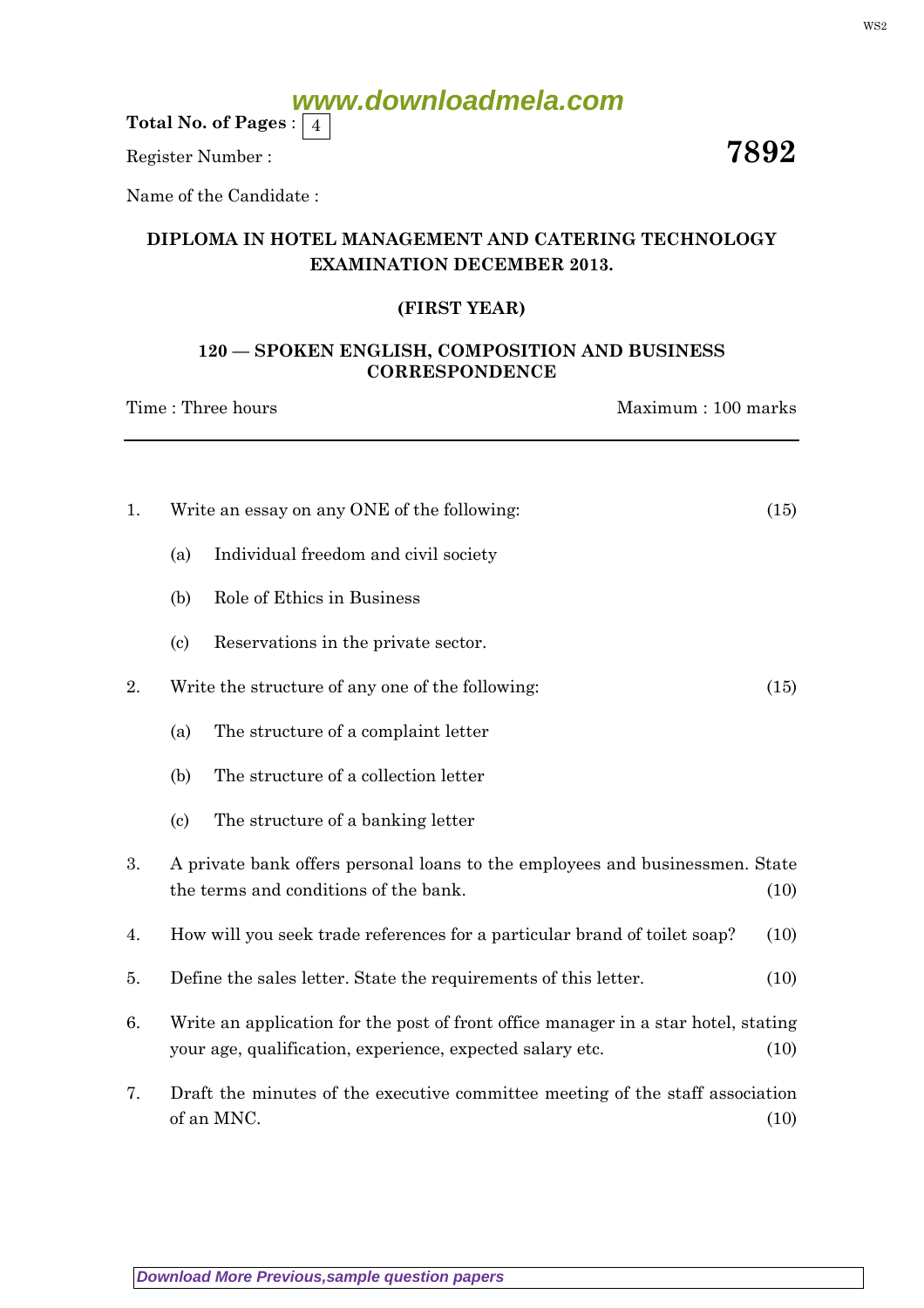8. Write a precis of the following passage in about a third of its length. (20)

Forty-seven years ago this month Pakistan's then Foreign Minister, Zulfikar Ali Bhutto, while on a visit to Vienna,had an unscheduled chat with a young, obscure nuclear scientist called Munir Ahmad Khan. "I briefed him about what I knew of India's nuclear programme and the facilities that I had seen myself during a visit to Trombay in 1964", Dr. Khan was to recall soon after Pakistan's 1999 nuclear tests. India's plans "added up to one thing: bomb – making capability".

Less than three months earlier, Field Marshal Ayub Khan, Pakistan's military ruler, had led his forces into the war of 1965; an adventure that began with an ill-planned raid in Kashmir, and ended with Indian tanks massed on the outskirts on Lahore. Dr. Khan's meeting with Bhutto led to another meeting the following month at the Field Marshal's suite at the elegant Dorchester Hotel in London. "I must say Ayub Khan listened to me very patiently," Dr. Khan recalled, "but at the end he said Pakistan was too poor to spend that much money".

### 'Civilisational' difference

In 1972, his nation torn apart by the force of Indian arms, now Prime Minister Bhutto decided no cost was too high to pay. His concerns were focussed, though, on something far larger than India – his nation's civilisational density. From the death row cell to which he was eventually despatched. Bhutto wrote: "the Christian, Jewish and Hindu civilisations have this capability. The Communist powers also possess it. Only the Islamic civilisation is without it".

The programme Dr. Khan seeded has grown into an extraordinary nuclear weapons greenhouse: Pakistan now has the fastest-growing arsenal in the world, with 90-110 warheads, up from 65-80 in 2008 and ahead of India's 60- 100. It has refused to sign the Fissile Material Cut-off Treaty, which seeks to cap global weapons stockpiles.

Even the capacity to obliterate India's cities, evidently, hasn't addressed the existential anxieties Pakistan felt back in 1962. The Production of warheads in the nuclear greenhouse is suggestive of the existence of a strategic paranoia at the heart of the Pakistan military's thinking - a pathology that will, if unaddressed, have huge consequences for India.

Pakistan's nuclear pursuit is not entirely severed from reasons. India's smaller arsenal gives it the capacity to annihilate Pakistan; Pakistan needs more warheads to inflict proportionate damage. Islambad fears, more over, that New Delhi might render its warheads ineffective through pre-emptive strikes, or eventually develop anti-ballistic missile defenses. The Pakistan army is deeply concerned about its growing asymmetry with India's armed forces.

Brian Cloughey, a sympathetic historian of the Pakistan army, has suggested that if "India's two armour-heavy mechanized infantry strike corps managed to penetrate to the line joining Gujranwala-Multan-Sukkur and to the outskirts of Hyderabad in the south, then it is likely Pakistan would have to accept defeat or employ nuclear weapons"

WS2

2 7892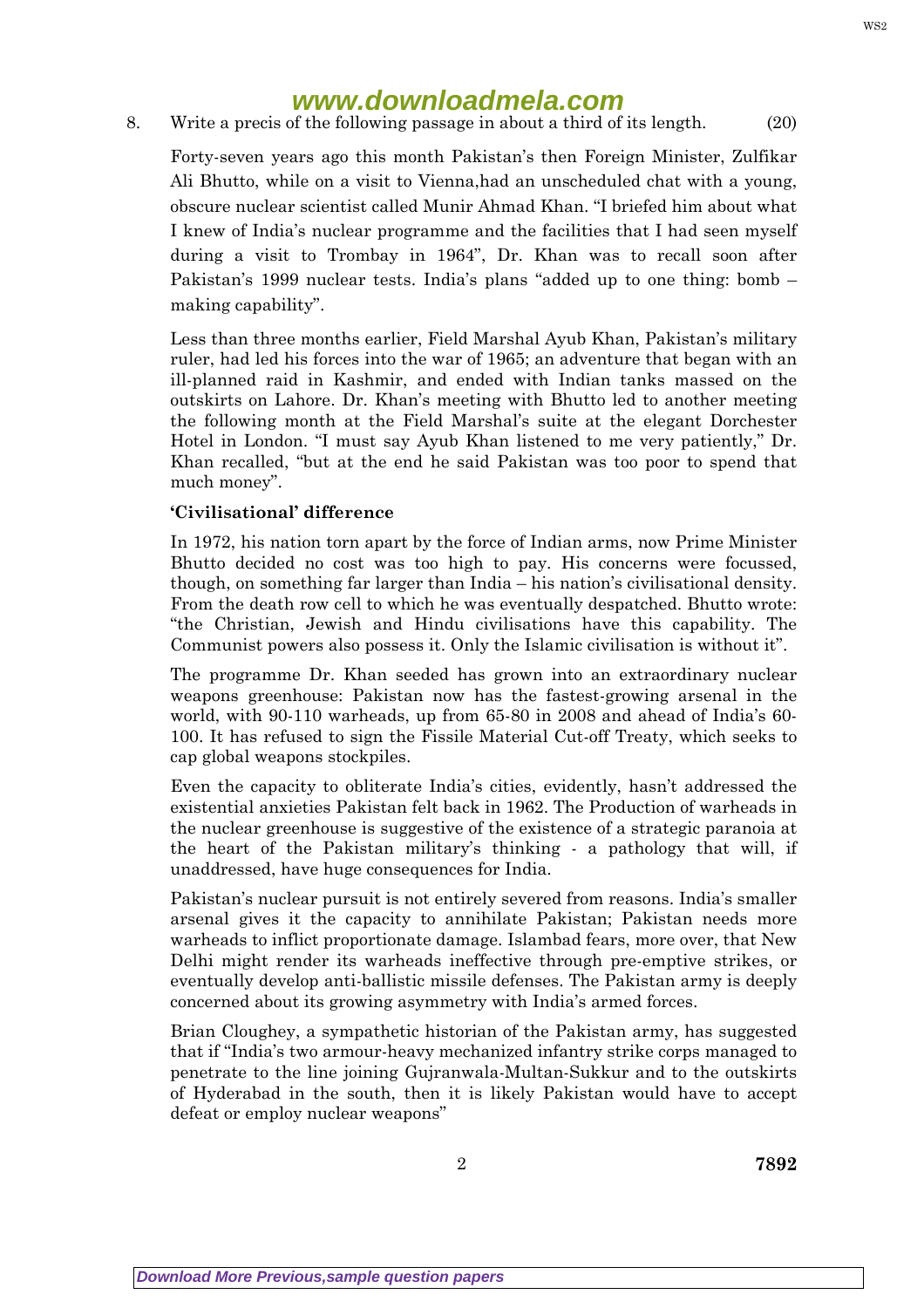Lieutenant Colonel Syed Akhtar Husain Shah, writing in a Pakistan army publication in 1994, was already noting that in future wars, the "probability of the application of nuclear devices at the strategic and tactical level will be high. These strikes may be preemptive or reactionary, at any stage of the battle." Much of Islamabad's recent nuclear pursuit has been focussed on providing it the nuclear teeth needed to fight just such a war — for example by seeking to arm the 60-km range Hatf - 9 missile with a nuclear warhead."

Experts aren't convinced, however, that more tactical nuclear weapons are making Pakistan more secure. In a 2010 paper, A.H. Nayyar and Zia Mian argued that the use of tactical nuclear weapons would be of little use if "Indian armed forces had prepared for a nuclear attack and were able to rapidly disperse." In addition, using tactical weapons even on Pakistan's own soil could provoke retaliation — something India's Cabinet made clear, in a 2003 statement, it would be prepared to do.

NATO, whose Cold War tactical nuclear programme appears to provide a template for the current Pakistani thinking, eventually pulled back because of not-dissimilar concerns However as analyst Shashank Joshi has noted in a thoughtful commentary NATO's rollback was facilitated by its technology driven conventional warfare superiority over the Warsaw Pact. In the Indiapakistan case, though, the gap is increasing, meaning "its reliance on nuclear weapons will grow".

This proposition tallies with what Pakistanis themselves have been saying. In December 2011, the Director of Arms Control at Pakistan's Strategic Plans Division, Air Commodore Khalid Banuri stated that the precise number of nuclear weapons "Pakistan needed could not be quantified". And in a 2010 letter to Tue Daily Telegraph, Pakistani diplomat Wajid Shamsul Hassan linked his country's programme to India's "potential to produce 280 nuclear weapons annually."

Since the early I990s, it has been repeatedly shown, that the threat of one nuclear bomb hitting one of its cities has proved adequate to deter India: in this sense, it matters little to New Delhi whether Islamabad has a hundred nuclear weapons or a thousand. India decided not to retaliate against a Pakistani support for the Kashmir jihad, chose not to cross the Line of Control in a 1999, and again held back its forces in 2001-2002.

#### Asymmetries of Power

No other nation, moreover, has reacted to asymmetries of power with an openended nuclear pursuit. India is not seeking to grow its nuclear arsenal to outstrip china. Though in China is modernising its nuclear delivery systems and technologies it hasn't sought to rival the arsenals of the United States or Russia

So just what is keeping the nuclear, green- house hot? Essays in the Green Books, collections authored by Pakistani army officers for internal debate, offer some insight into the question. Perhaps the first reference to a, nuclear weapon appeared in the 1990 Green Book when Brigadier Mushtaq Ali Khan argued India was "following a policy of destabilising every country, in the region and then moving in as the saviour with its armed this forces," It had